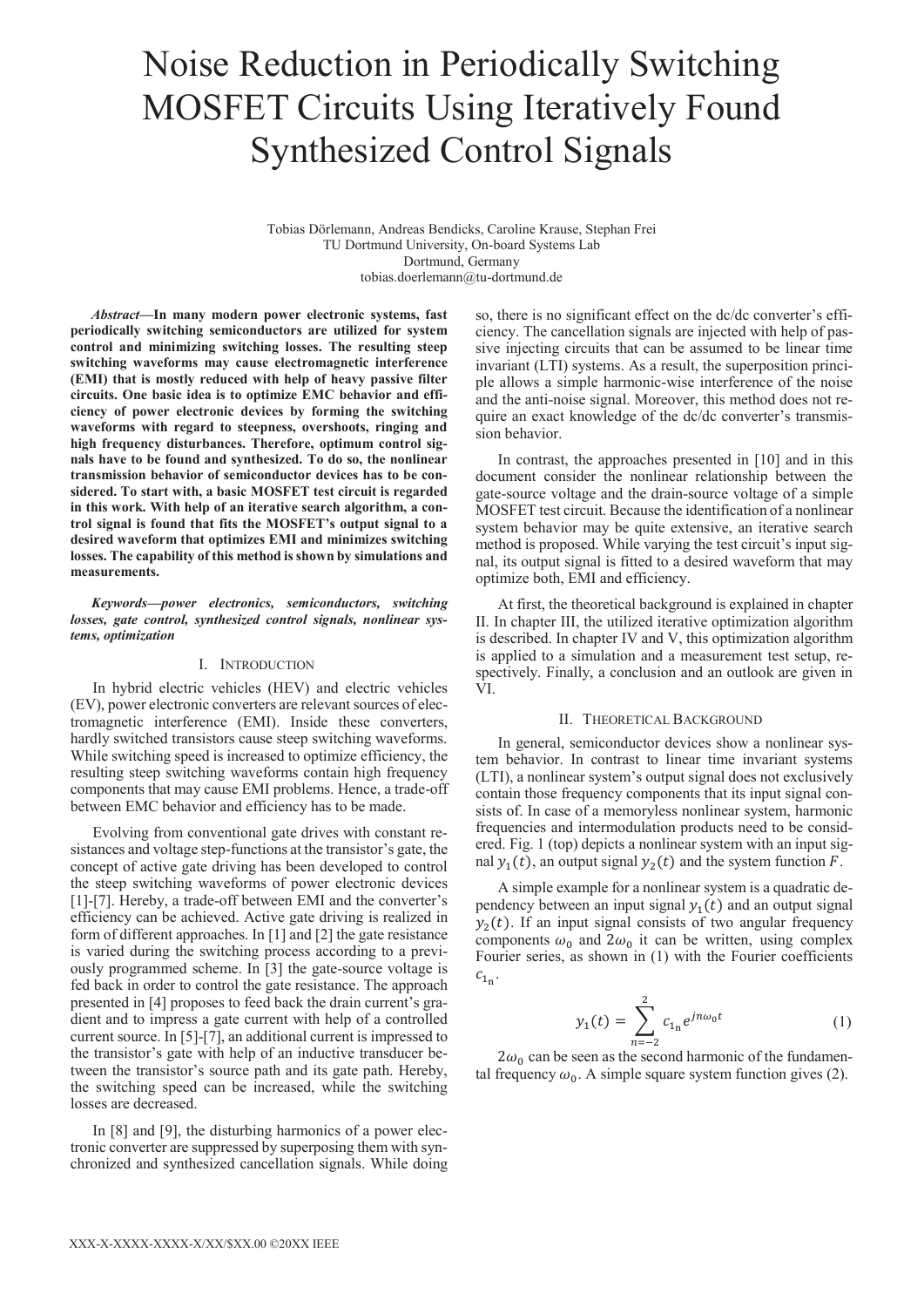$$
y_2(t) = (y_1(t))^2 = y_1^2(t)
$$
  
= 
$$
\sum_{n=-2}^{2} c_{1n} e^{jn\omega_0 t} \cdot \sum_{l=-2}^{2} c_{1l} e^{jl\omega_0 t}
$$
  
= 
$$
\sum_{n=-2}^{2} \sum_{l=-2}^{2} c_{1n} c_{1l} e^{j(n+l)\omega_0 t}
$$
 (2)

As it can be seen, all multiple frequencies of  $\omega_0$  will appear up to  $(n + l)\omega_0 = 4 \omega_0$ .

This can be generalized to higher powers  $k$  and excitations with a larger number of frequency components,  $\omega_0$ ,  $2\omega_0$ , ...,  $N\omega_0$ .

$$
y_1^k(t) = \sum_{n_1 = -N}^{N} \sum_{n_2 = -N}^{N} \dots \sum_{n_k = -N}^{N} \prod_{i=1}^{k} c_{1_{n_i}} e^{j\omega_0 t \sum_{i=1}^{k} n_i}
$$
 (3)

In general, any memoryless nonlinear system can be described by a polynomial of order  $K$  with the coefficients  $a_k$ .

$$
y_2(t) = \sum_{k=0}^{K} a_k y_1^k(t)
$$
 (4)

$$
y_2(\mathcal{L}) = \sum_{k=0}^{K} \sum_{n_1=-N}^{N} \sum_{n_2=-N}^{N} \dots \sum_{n_k=-N}^{N} a_k \prod_{i=1}^{k} c_{1_{n_i}} e^{j\omega_0 t \sum_{i=1}^{k} n_i}
$$
 (5)

 $\overline{a}$   $\overline{a}$ 

It can be seen that only multiples of  $\omega_0$  have to be expected. With an input signal consisting of N harmonics and a system function that can be written as polynomial of  $K$ -th order,  $N \cdot K$  frequency components can be expected. The highest output frequency is  $\omega_{2_{\text{max}}}$ .

$$
\omega_{2_{\text{max}}} = N \cdot K \cdot \omega_0 \tag{6}
$$

This means, depending on the degree of nonlinearity with a wide band input signal, a very wide band output signal might appear. It can be also seen, that the highest frequencies are weighted with the highest  $c_{1_{n_i}}$ . If an input signal is low pass filtered, i.e. the Fourier coefficients  $c_{1_{n_i}}$  drop with higher frequencies, also the output signal, i.e. the intermodulation frequencies will drop at higher frequencies.

As it can be seen in Fig. 1 (bottom), the output signal  $y_2(t)$ of this nonlinear system consists of harmonic and intermodulation frequencies up to  $N \cdot K \cdot \omega_0 = 4\omega_0$ .



Fig. 1. A quadratic ( $K=2$ ) nonlinear system *F* with input signal  $y_1(t)$  with two frequency components  $(N=2)$  and output signal  $y_2(t)$  (top). Stimulation leads to harmonics and intermodulation in the output signal (bottom).

Because of the intermodulation effect and the occurring harmonics in the nonlinear system's output signal, the optimization of the input signal regarding undesired output signal frequencies is no trivial task. In the following, a simple optimization strategy is described.

#### III. OPTIMIZATION STRATEGY

The main advantage of an iterative search for an optimal control signal is that no system identification is needed. Hereby, no thermal or frequency-dependent behavior, e.g. by frequency-dependent parasitic capacitances, needs to be known in advance.

As it is already depicted in Fig. 1 (top), the nonlinear system behavior is represented by the system function  $F$  that links the input signal  $y_1(t)$  with the output signal  $y_2(t)$ . The regarded optimization strategy bases on a variation of the input signal  $y_1(t)$  while the resulting output signal  $y_2(t)$  is compared to a desired output signal  $y_{2,\text{target}}(t)$ . By iteratively modifying  $y_1(t)$ , the resulting output signal  $y_2(t)$  is fitted to  $y_{2,\text{target}}(t)$ .

Both signals  $y_1(t)$  and  $y_2(t)$  are assumed to be periodic. In addition, the system's output signal is assumed to solely contain angular frequency components that are integer multiples of the input signal's fundamental angular frequency  $\omega_0$ . Therefore, the system's input signal  $y_1(t)$  and its output signal  $y_2(t)$  can be represented as Fourier series.

## *A. Determination of a demanded output signal*

The proposed optimization algorithm is based on the specification of a desired output signal  $y_{2,\text{target}}(t)$  and the choice of an appropriate cost function *J*. Generally, the formulation of a demanded output signal, as well as the evaluation with help of a cost function can be done in time or in frequency domain. In the following, the cost function is chosen to evaluate time domain signals, as shown in (7).

$$
J = rms(y_{2,target}(t) - y_2(t))
$$
\n<sup>(7)</sup>

First, it is assumed that the nonlinear system is controlled by a hard-switched control signal, e.g. a trapezoidal pulse. Based on the resulting output signal, a desired output signal  $y_{2, \text{target}}(t)$  is formulated. To do so, the spectrum of the resulting output signal is calculated with help of the Fast Fourier Transform (FFT). Now, the desired output signal is formulated in frequency domain, such that it meets the desired requirements.

After an Inverse Fast Fourier Transform (IFFT) of the desired output signal  $Y_{2,\text{target}}(\omega)$ , the time domain signal  $y_{2,\text{target}}(t)$  is available. While doing so, it is important to ensure the target output signal  $y_{2,\text{target}}(t)$  to be physical. The concept of determining a desired output signal is depicted in Fig. 2.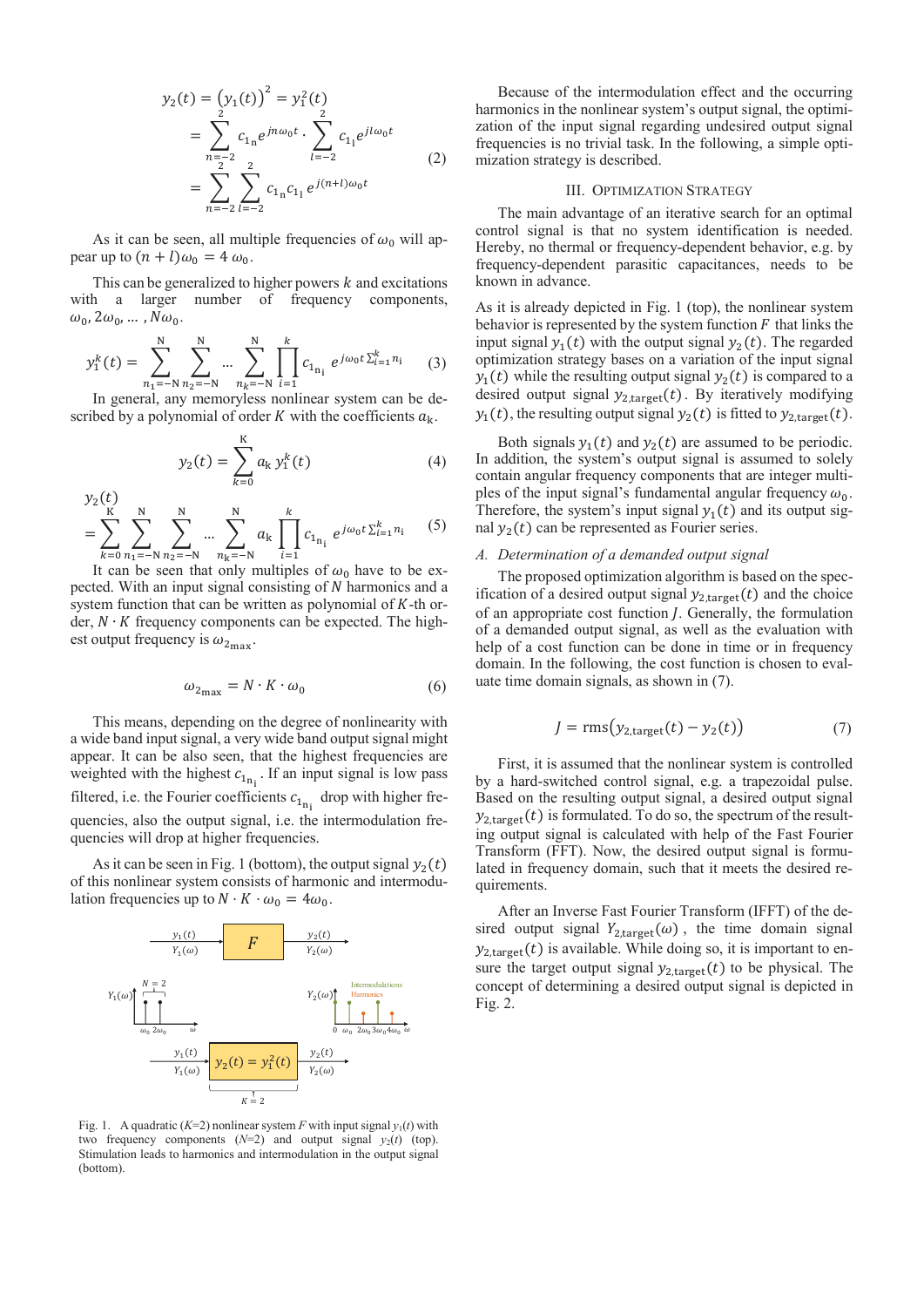

Fig. 2. Determination of a target output signal.

## *B. Description of the optimization task*

The finding of the needed control signals is described now. In case of an unknown nonlinear system, a mutual influence of all input harmonics towards the output signal has to be taken into account. As the number of harmonics can be infinite, it is further assumed that there is an upper frequency limit. Above this limit the harmonics can be neglected or a simple analog filter becomes effective. The more frequency components are allowed in  $y_1(t)$ , the larger the parameter range becomes, and the longer a search optimization takes. In the following, it is assumed that  $y_1(t)$  at most includes all frequency components that  $y_{2,\text{target}}(t)$  consists of, which is an experience-based assumption. The input signal  $y_1(t)$  is represented as a Fourier series with fundamental angular frequency  $\omega_0 = 2\pi f_0$ , which equals the fundamental angular frequency of the desired output signal.

$$
y_1(t) = \sum_{i=0}^{N} [A_i \cdot \cos(i\omega_0 t) + B_i \cdot \sin(i\omega_0 t)] \tag{8}
$$

Obviously, two parameters per frequency component of  $y_1(t)$  have to be optimized, while only one parameter is needed to parametrize the DC offset. Overall,  $2N + 1$  parameters need to be optimized. The fact that a mutual affection of the input signal's harmonics on the output signal needs to be taken into account, increases the complexity of the optimization problem significantly. A detailed estimation of the required optimization effort is shown in E.

# *C. Sequential Optimization Approach*

During the optimization, all  $2N + 1$  parameters  $A_i$  and  $B_i$ of  $y_1(t)$  are adapted such that the output signal  $y_2(t)$  ideally equals the demanded output signal  $y_{2, \text{target}}(t)$ . Therefore, all frequency components  $0 \leq i\omega_0 \leq N\omega_0$  of  $y_1(t)$  need to be optimized regarding their *A*i and *B*i. Because the system function  $F$  is assumed to be nonlinear, the superposition principle is not valid. As a result, the frequency components of  $y_1(t)$ cannot be optimized separately. To find a solution for the problem, a sequential optimization of the frequency components of  $y_1(t)$  is chosen, starting with the DC value of  $y_1(t)$ . After the harmonic  $N \cdot \omega_0$  of  $y_1(t)$  is optimized, the proposed algorithm starts with the DC value of  $y_1(t)$  again. In this manner, the optimization algorithm sequentially sweeps through the allowed input signal frequency components several times. The input harmonics are superposed and generate a combined output signal.



Fig. 3. Sequential optimization of the control signal.

#### *D. Determination of the control signal*

In case of an unknown nonlinear system, the input signal's frequency components can mutually affect each other on the output signal. Therefore, every frequency component of  $v_1(t)$ is ideally optimized several times. Hence, the amount of iterations per optimized frequency component should be minimized. To do so, a parameter grid as shown in Fig. 4 is created for the currently regarded *i*-th harmonic of  $y_1(t)$ . For every parameter combination  $(A_i, B_i)$  that is represented by an orange dot in Fig. 4, the  $i$ -th harmonic of the input-sided control signal is created and superposed with all previously optimized input frequency components. For every parameter combination, the cost function  *is evaluated. For illustration purposes,* the parameter combination that leads to the minimum cost function value, while optimizing the *i*-th harmonic of  $y_1(t)$ , is exemplarily marked by the blue cross in Fig. 4 and Fig. 5, respectively. The red cross represents the optimal parameter combination.



Fig. 4. Parameter net for optimization of the *i*-th input frequency component.

In the next step, a new parameter net is located around the recently identified optimal parameter set. The resulting parameter combinations are visualized by the red dots in Fig. 5. While comparing Fig. 4 and Fig. 5, it can easily be seen that the parameter resolution of  $\Delta A_i$  and  $\Delta B_i$ , respectively, is improved with every refinement of the parameter net. In that iterative manner, the optimal parameter combination of the  $i$ -th frequency component is found with increasing precision. Therefore, a specific number of parameter net refinements is required. The more refinements are made, the higher is the suppression.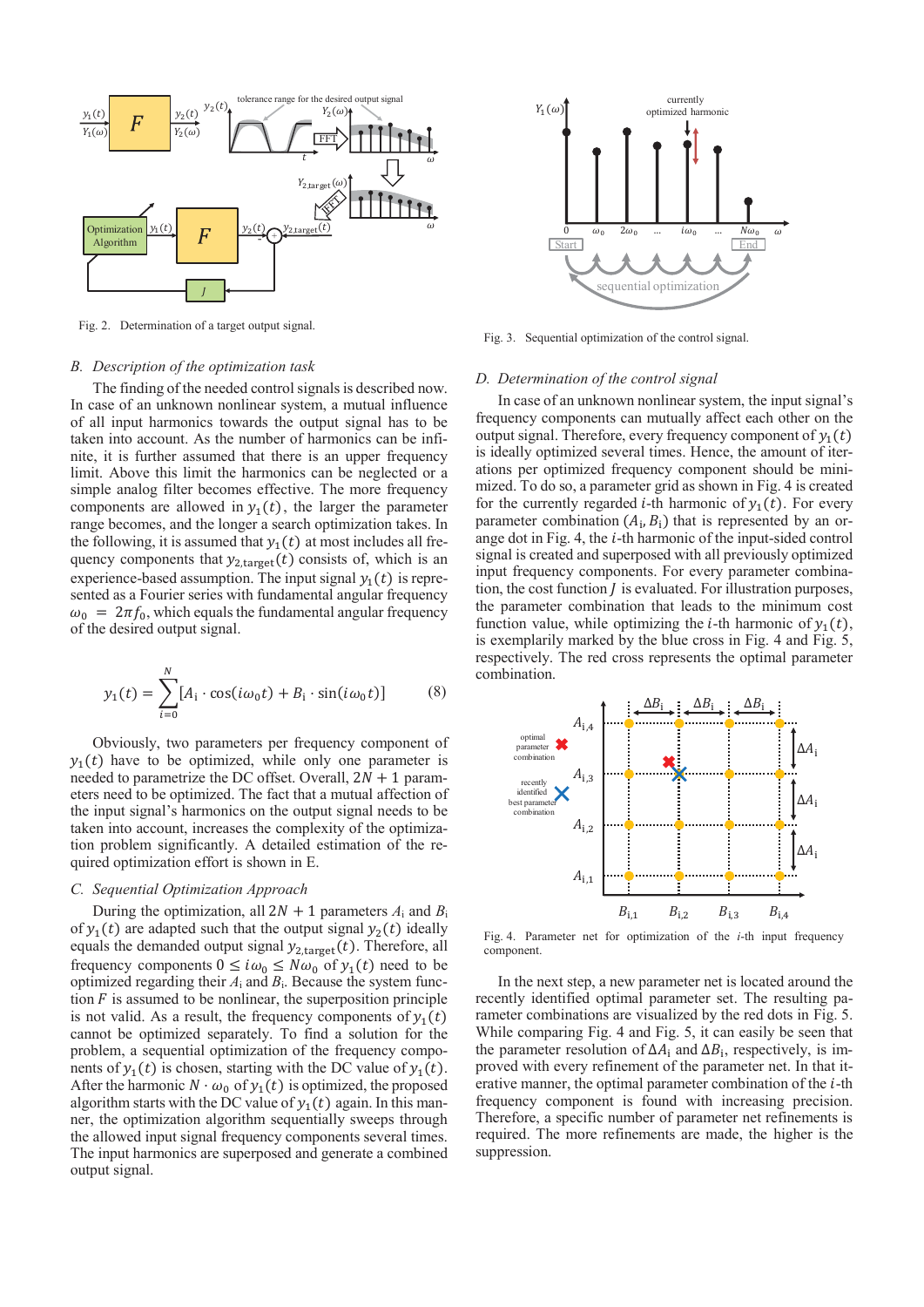

Fig. 5. Refined parameter net for optimization of the *i*-th frequency component.

#### *E. Estimation of the optimization effort*

During optimization,  $2N + 1$  parameters are optimized in X sweeps. For each of the  $N + 1$  frequency components, 16 parameter combinations that are represented by the dots in Fig. 4 and Fig. 5 need to be tested. Here, the number of parameter net refinements  $R$  needs to be considered. As a result, the overall number of parameter combinations  $Z$  that are needed to test for optimizing the nonlinear system's input signal  $y_1(t)$  outcomes to (9).

$$
Z = X \cdot (N+1) \cdot (R+1) \cdot 16 \tag{9}
$$

#### IV. SIMULATION

In the following, the previously described optimization strategy is applied to a simulation model which contains a switching NMOS source circuit depicted in Fig. 6. The used NMOS model represents a simple n-channel MOSFET's current-voltage characteristic and comprises subthreshold, ohmic and saturation mode. This basic circuit set-up provides a basis for future investigations towards applications on dc/dc converters.



Fig. 6. NMOS source circuit with the NMOS representing the nonlinear system. The gate-source voltage and drain-source voltage represent its input and output signal.

#### *A. Determination of the demanded output signal*

In a first step, the desired output signal  $v_{DS, \text{target}}(t)$  has to be defined. To do so, the MOSFET model is controlled first by a trapezoidal input signal  $v_{GS}(t)$  with period  $T = 1/f_0$ .

The fundamental angular frequency is chosen to  $\omega_0 = 2\pi f_0$ with  $f_0 = 100$  kHz. The upper graph in Fig. 7 shows the trapezoidal control signal  $v_{\text{GS}}(t)$  with a period  $T = 1/f_0 = 10 \,\mu s$  and the resulting drain-source voltage  $v_{DS}(t)$ . The lower graph in Fig. 7 represents the calculated spectrum  $V_{DS}(f)$  of the MOSFET's drain-source voltage with  $f = \omega / 2\pi$ . Based on this output spectrum, a desired output signal  $v_{DS,target}(t)$  can be defined. In this example,  $v_{DS,target}(t)$  should consist of only the first 10 harmonics of  $v_{DS}(t)$ . All other frequency components should be zero. The Gibbs phenomenon states that the missing frequency components of the original output spectrum lead to an over- and/or undershooting of the demanded time domain signal  $v_{DS,target}(t)$ , compared with the original time domain signal  $v_{DS}(t)$ . As it can be seen in Fig. 6,  $v_{DS}(t)$  is limited by the source circuit's supply voltage  $v_{\text{CC}}$ . Therefore, to ensure the desired output signal's physicality, a small reduction of its DC-Offset needs to be enforced. The undershoots of the desired output signal  $v_{DS,target}(t)$  do not lead to an unphysical demand, as long as the resulting drain current is smaller than its maximum possible value which is limited by  $v_{\text{CC}}$ ,  $R_2$  and the MOSFET's  $R_{DS(0n)}$ . During the optimization, the given frequency components of  $v_{GS}(t)$ , which range from DC to  $10f_0$  ( $N = 10$ ), are optimized ten times ( $X = 10$ ) sequentially. During the optimization of the  $i$ -th frequency component of  $v_{GS}(t)$ , the parameter net is refined thirty times  $(R = 30)$ . With (9), the resulting quantity of tested parameter combinations results in  $Z = 54560$ . Hereby, the minimum value of the cost function  $J$  can be found quite precisely.



Fig. 7. Simulation: trapezoidal  $v_{GS}(t)$ , resulting  $v_{DS}(t)$  and demanded  $v_{DS,target}(t)$  (top). Comparison of the resulting spectra of the original  $V_{DS}(f)$ (bottom, blue) and the demanded output signal  $V_{DS,target}(f)$  (bottom, green).

#### *B. Simulation results*

Regarding the upper graph in Fig. 8, the optimized drainsource voltage is highly related to the desired drain-source voltage. Considering the spectrum of both signals, the optimized  $V_{DS,optimized}(f)$  consists of discrete frequency components in range from DC to  $20f_0$ . Compared to the desired drain-source voltage spectrum  $V_{DS, \text{target}}(f)$  in Fig. 7, which is composed by frequency components in range from DC to  $10f_0$ , there is a significant difference which is caused by the nonlinear behavior of the MOSFET model. The MOSFET model can be assumed to be predominantly quadratic  $(K = 2)$ . The input signal is assumed to consist of frequency compo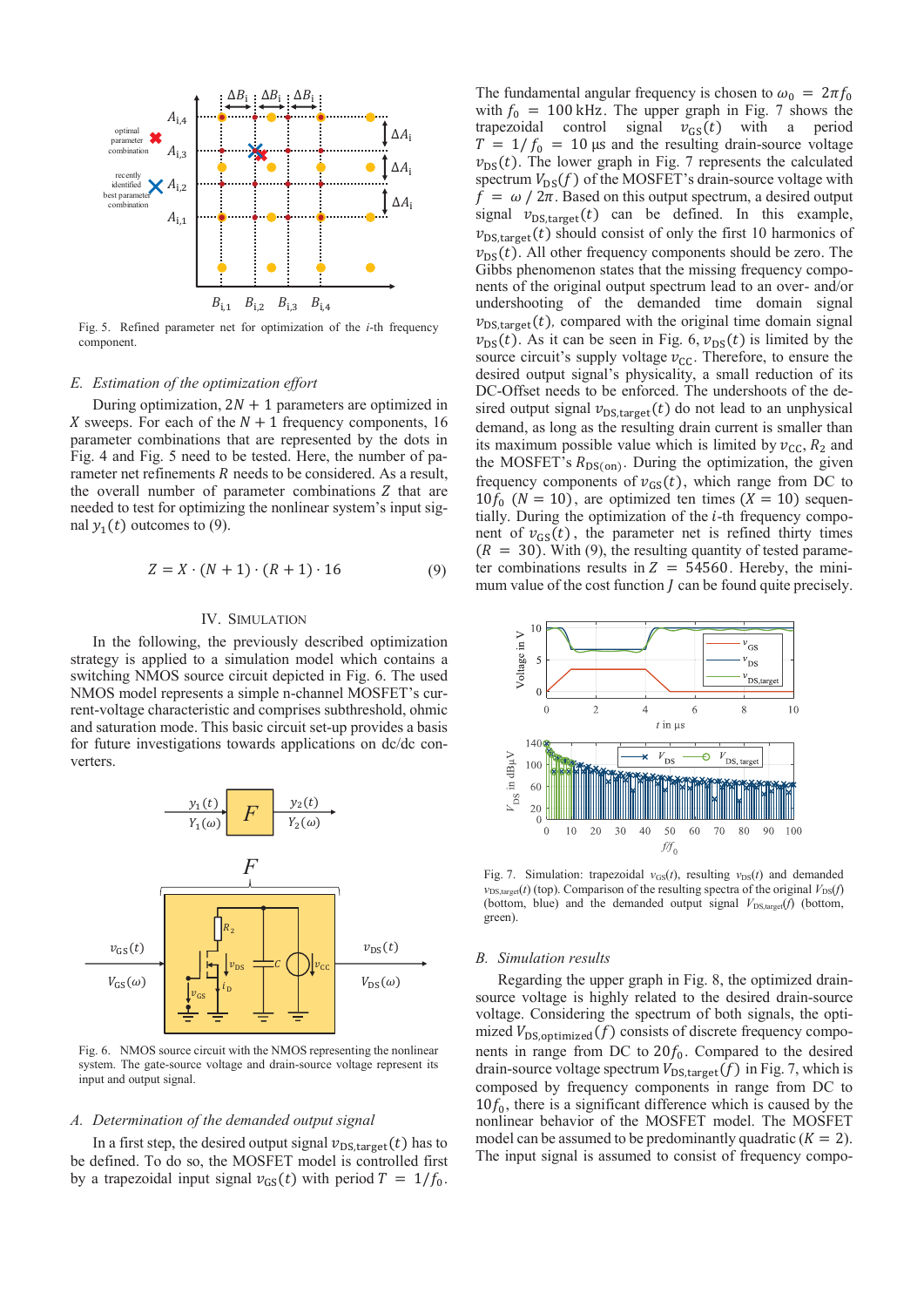nents from DC to  $10f_0$  ( $N = 10$ ). With help of (6), the maximum frequency component of the nonlinear systems output signal can be calculated and results to  $20f_0$ . Therefore, the resulting frequency components  $11f_0$  to  $20f_0$  of  $v_{DS, \text{optimized}}(t)$  are plausible.



Fig. 8. Simulation: optimized  $v_{GS,obtimited}(t)$ , resulting  $v_{DS,obtimited}(t)$ compared to the original  $v_{DS}(t)$  and the demanded  $v_{DS,target}(t)$  in time domain (top). Spectra of the original  $V_{DS}(f)$  and the optimized  $V_{DS, \text{optimized}}(f)$  (bottom).

In conclusion, the proposed iterative algorithm is able to find a suitable gate-source voltage to fit the NMOS model's drain-source voltage to a given time domain signal. In the following, the proposed iterative search algorithm is applied to a real system.

# V. MEASUREMENT

To demonstrate the capability of the proposed optimization algorithm, a simple MOSFET source circuit is utilized. This demonstrator is embedded into a measurement environment consisting of an oscilloscope that measures the drainsource voltage, an arbitrary function generator with an internal resistance  $R_i = 50 \Omega$  and a PC running the optimization algorithm. Fig. 9 depicts the measurement test setup, which is summarized in Fig. 10. The source circuit consists of an nchannel MOSFET BS170, a load resistance of  $R_2 = 15 \Omega$ , a capacitance  $C$  for stabilization purposes and a constant voltage source that provides the supply voltage  $v_{\text{CC}}$ . Between the MOSFET's gate and source, a pull down resistor  $R_1$  is placed to ensure the turn-off if no control signal is applied. Experience shows that the BS170's transmission behavior can be approximated by a polynomial of order eight  $(K \cong 8)$  [10].



Fig. 9. Measurement test setup with BS170.



Fig. 10. Illustration of the utilized demonstrator and its measurement environment.

Testing a single parameter combination with the presented measurement setup takes around 15 seconds. This quite long duration is mainly caused by slow remote control of function generator and oscilloscope. It is assumed that this duration can be reduced with faster instruments and communication to some milliseconds.

### *A. Determination of the demanded output signal*

At first, a desired output signal  $v_{DS,target}(t)$  needs to be determined. To do so, the BS170 is initially controlled by a trapezoidal gate-source voltage  $v_{GS}(t)$ . The resulting drainsource voltage  $v_{DS}(t)$  is depicted in Fig. 11 (top). Its spectrum  $V_{DS}(f)$  is depicted in Fig. 11 (bottom). Here, all harmonics higher than  $5f_0$  shall be removed. Again, due to the Gibbs phenomenon, it is helpful to investigate whether the demanded output signal  $v_{DS, \text{target}}(t)$  complies with the source circuit's properties. Here, the demanded output signal  $v_{DS,target}(t)$  is limited by the supply voltage  $v_{CC}$  and the maximum drain current  $i_{D,\text{max}}$ . Therefore,  $v_{DS,\text{target}}(t)$  is limited by  $v_{\text{CC}}$ ,  $R_2$  and the BS170's  $R_{\text{DS(on)}} \approx 5 \Omega$  [11]. The demanded output signal  $v_{DS,target}(t)$  is depicted in Fig. 11 (top). The upper limit given by  $v_{\text{CC}}$  is not exceeded, because the DC offset of  $v_{DS,target}(t)$  is -compared to  $v_{DS}(t)$ - slightly reduced. The resulting undershoots of  $v_{DS,target}(t)$ , depicted in Fig. 11 (top), are not critical because the resulting drain current is below its maximum possible value  $i_{D,\text{max}}$ , given by (10).

$$
i_{\text{D,max}} = \frac{v_{\text{cc}}}{R_2 + R_{\text{DS}(on)}} \tag{10}
$$



Fig. 11. Measurement: trapezoidal  $v_{GS}(t)$  with resulting  $v_{DS}(t)$  and demanded  $v_{DS,target}(t)$  (top). Comparison of the corresponding output spectra (bottom)*.*